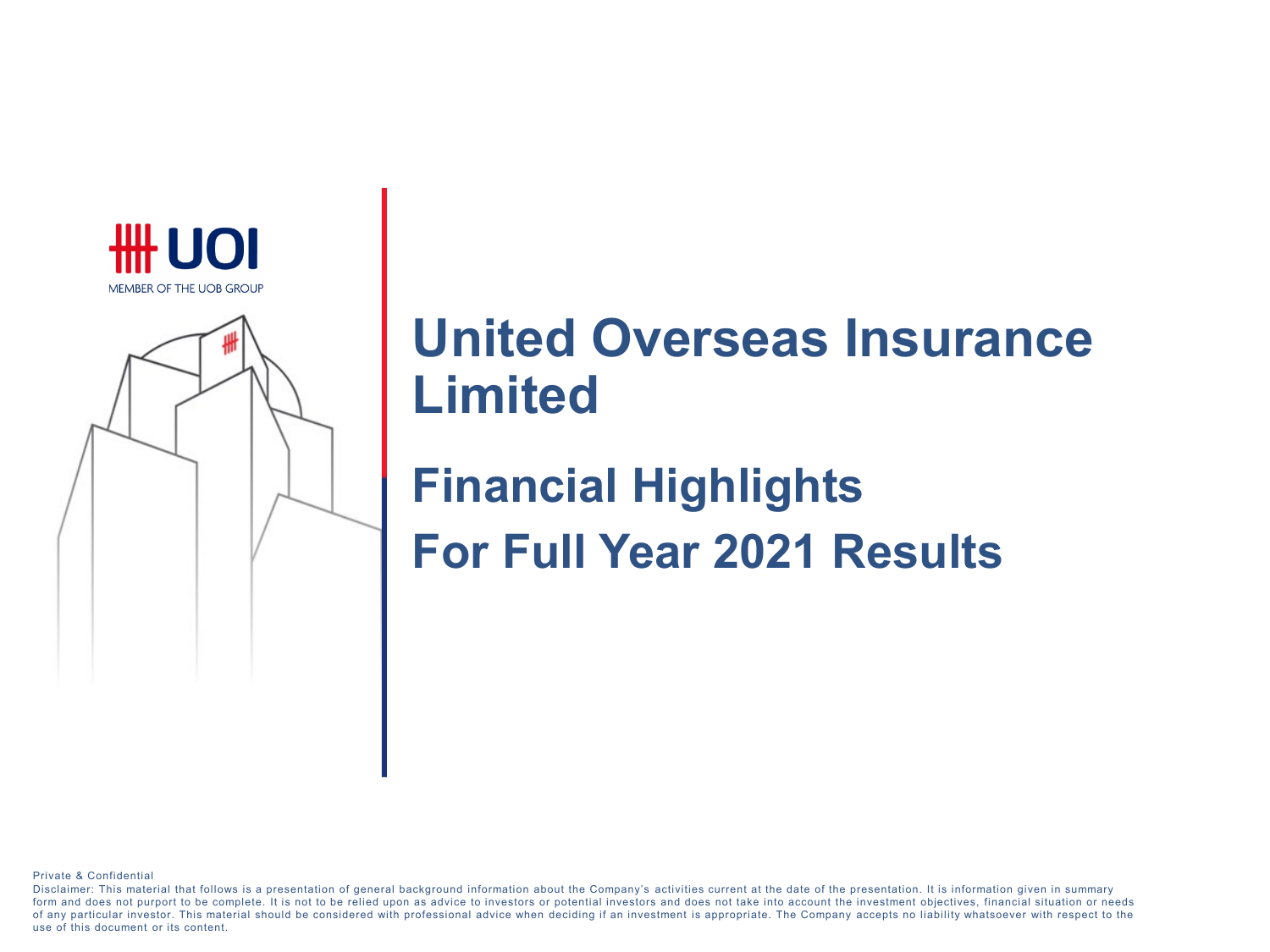

# **Profit For The Financial Year**

| 2021   | 2020   | Change     |
|--------|--------|------------|
| 97,419 | 96,857 | $+ 0.6\%$  |
| 20,763 | 21,052 | $-1.4\%$   |
| 12,002 | 8,455  | $+42.0%$   |
| 32,765 | 29,507 | $+ 11.0\%$ |
|        |        |            |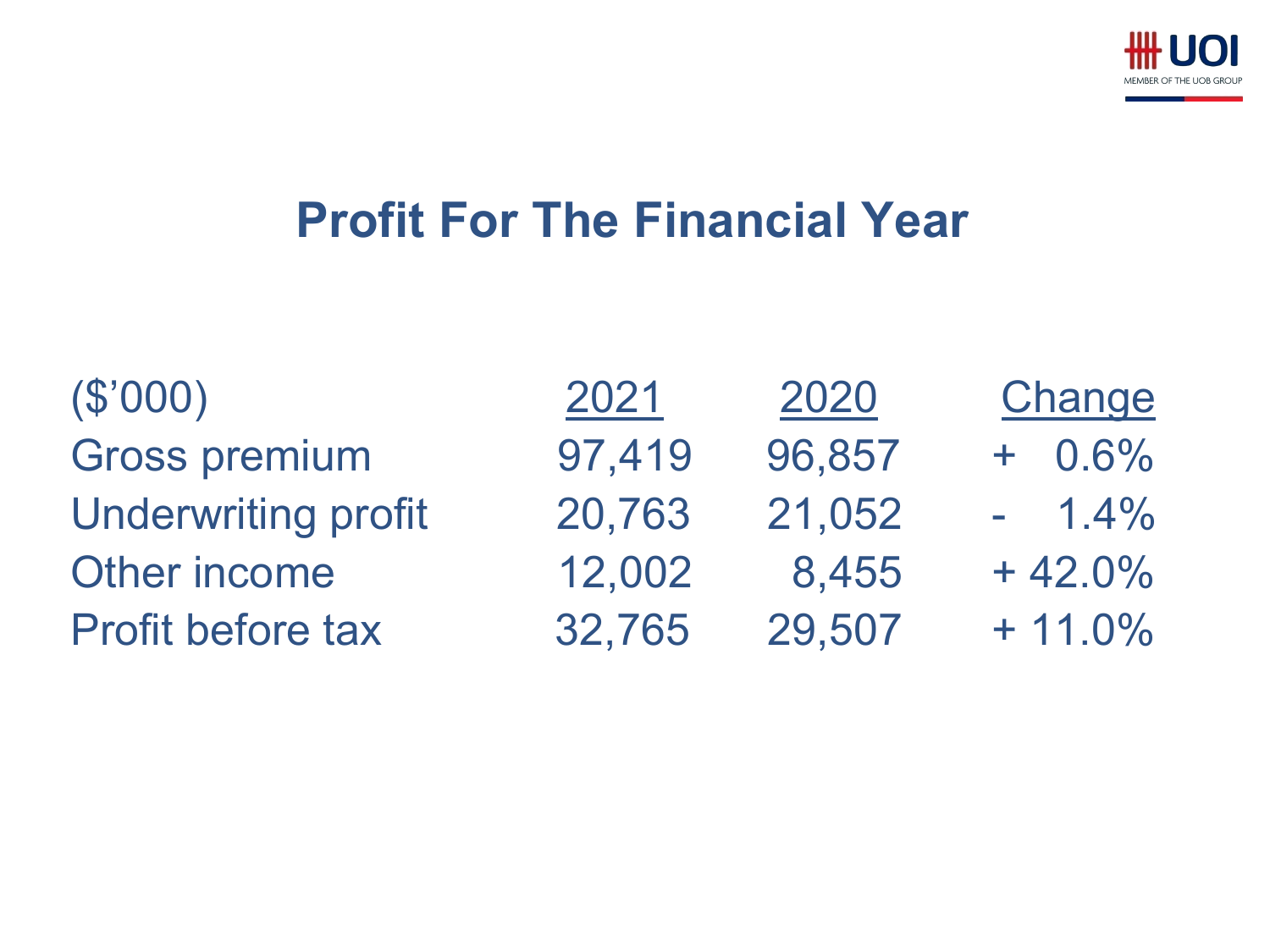

# **Selected Balance Sheet Items As At Year End**

| (\$'000)                      | 2021 | 2020                     | Change |
|-------------------------------|------|--------------------------|--------|
| <b>Total assets</b>           |      | 655.783 637,882 + 2.8%   |        |
| <b>Net technical balances</b> |      | $68.464$ $67.840$ + 0.9% |        |
| <b>Shareholders' equity</b>   |      | 448,212 424,399 + 5.6%   |        |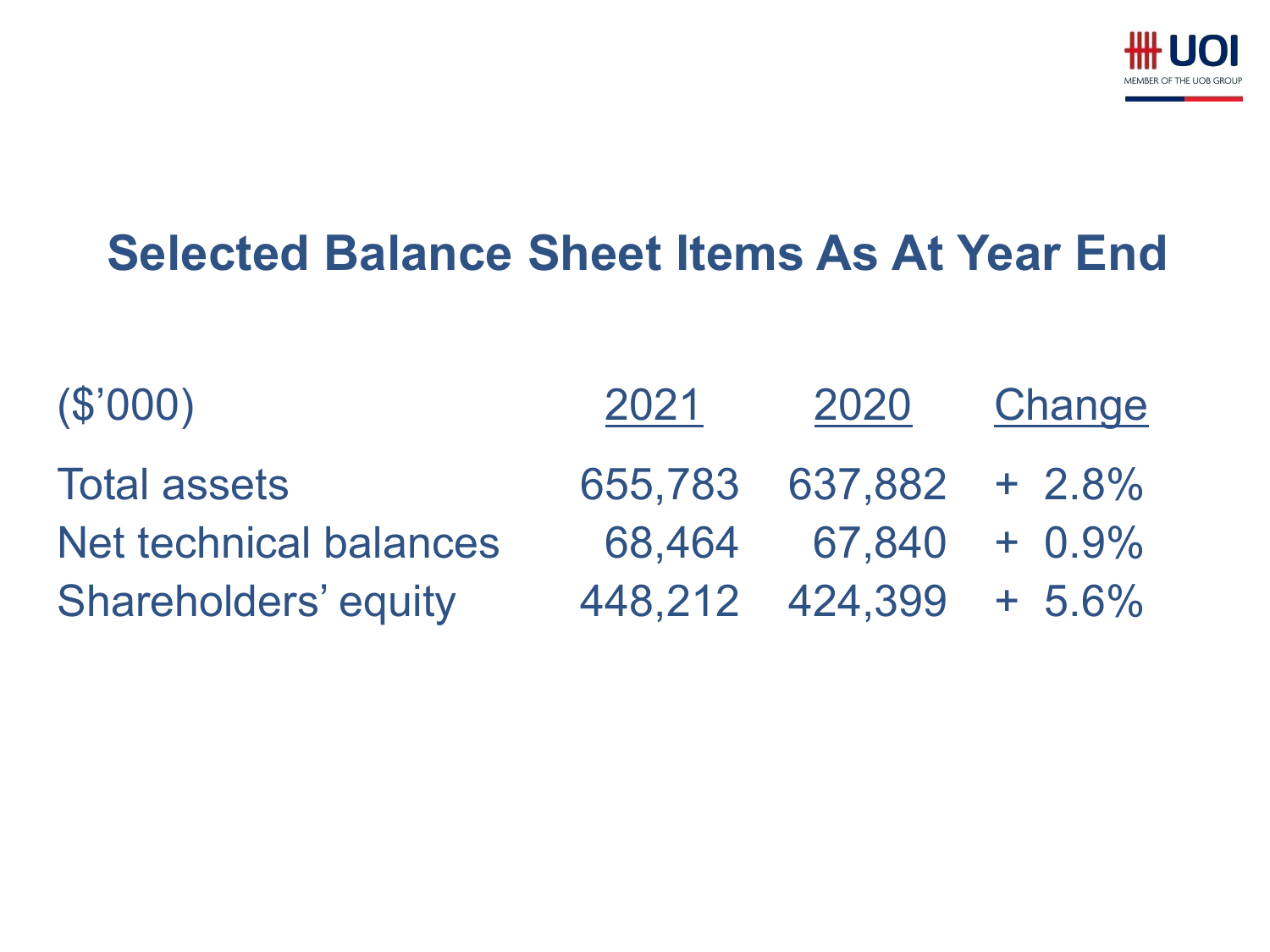

# **Financial Ratios**

| (Cents)                                                                          | 2021                          | 2020                          |
|----------------------------------------------------------------------------------|-------------------------------|-------------------------------|
| Dividend declared per share<br>- Interim<br>- Final<br>- Special<br><b>Total</b> | 8.50<br>8.50<br>8.00<br>25.00 | 8.50<br>8.50<br>4.00<br>21.00 |
| NAV per share (1)                                                                | \$7.33                        | \$6.94                        |

(1) NAV – net asset value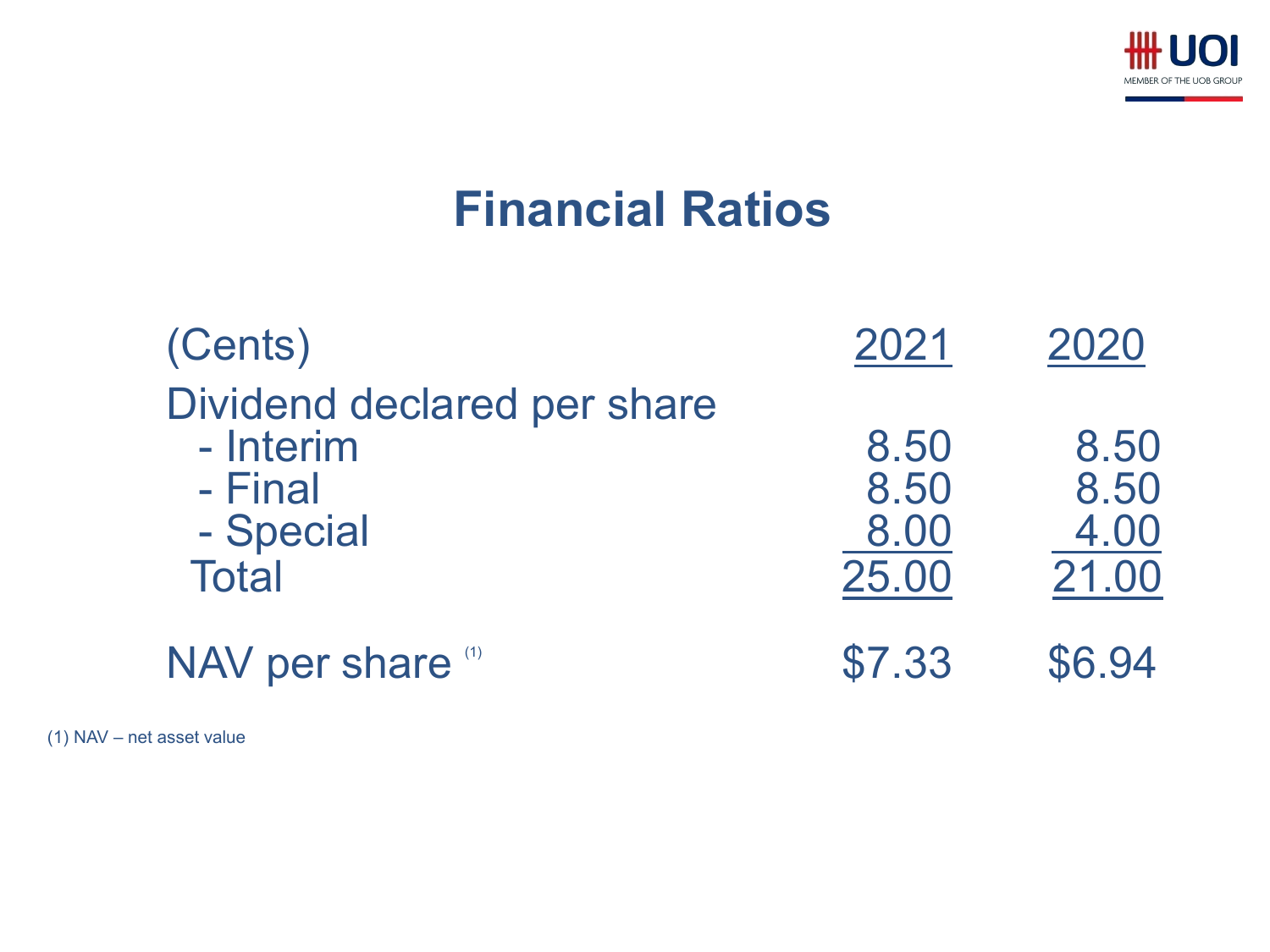

### **Five-year Development (i) Gross Premium**

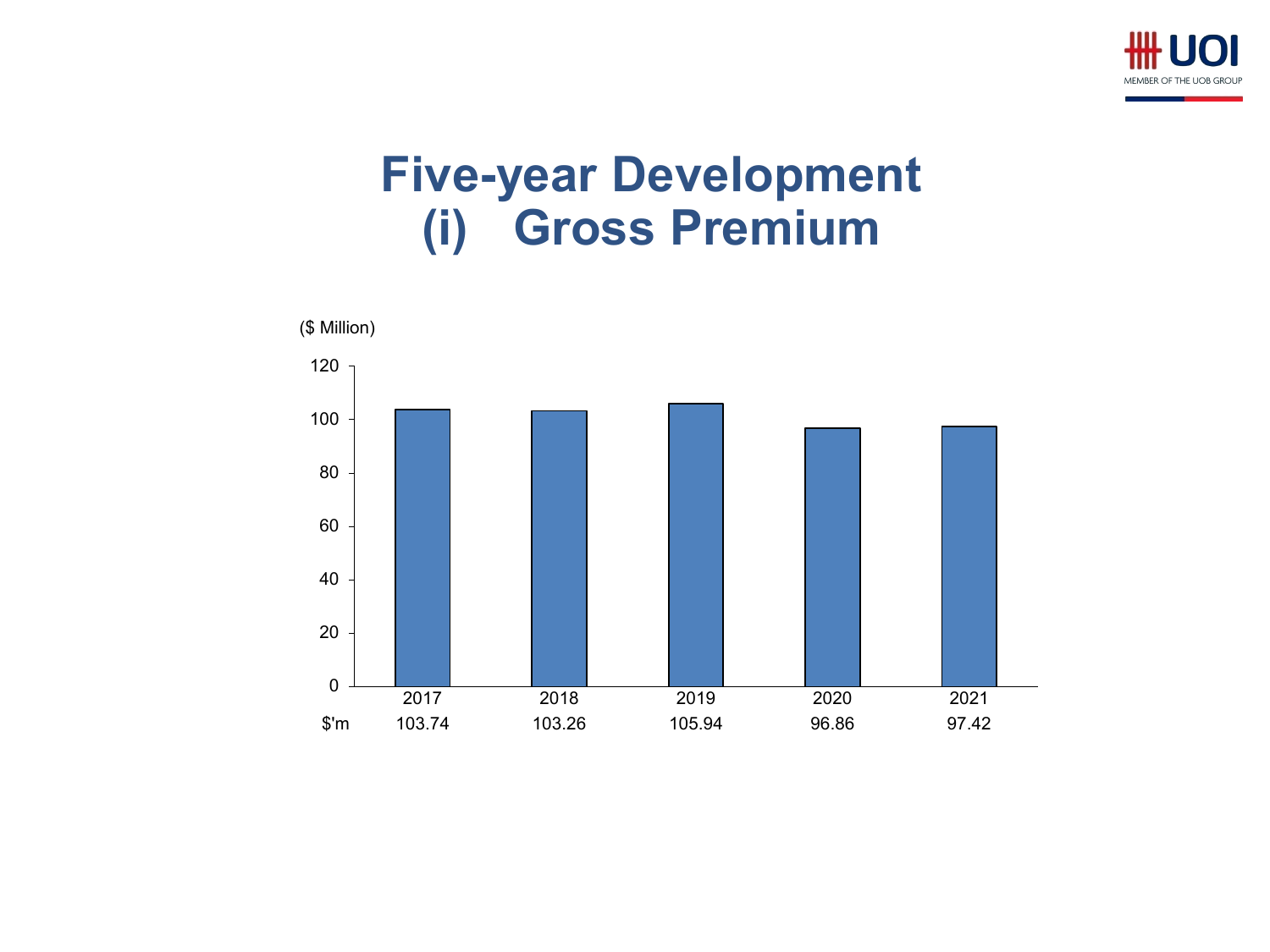

# **Five-year Development (ii) Underwriting Profit**

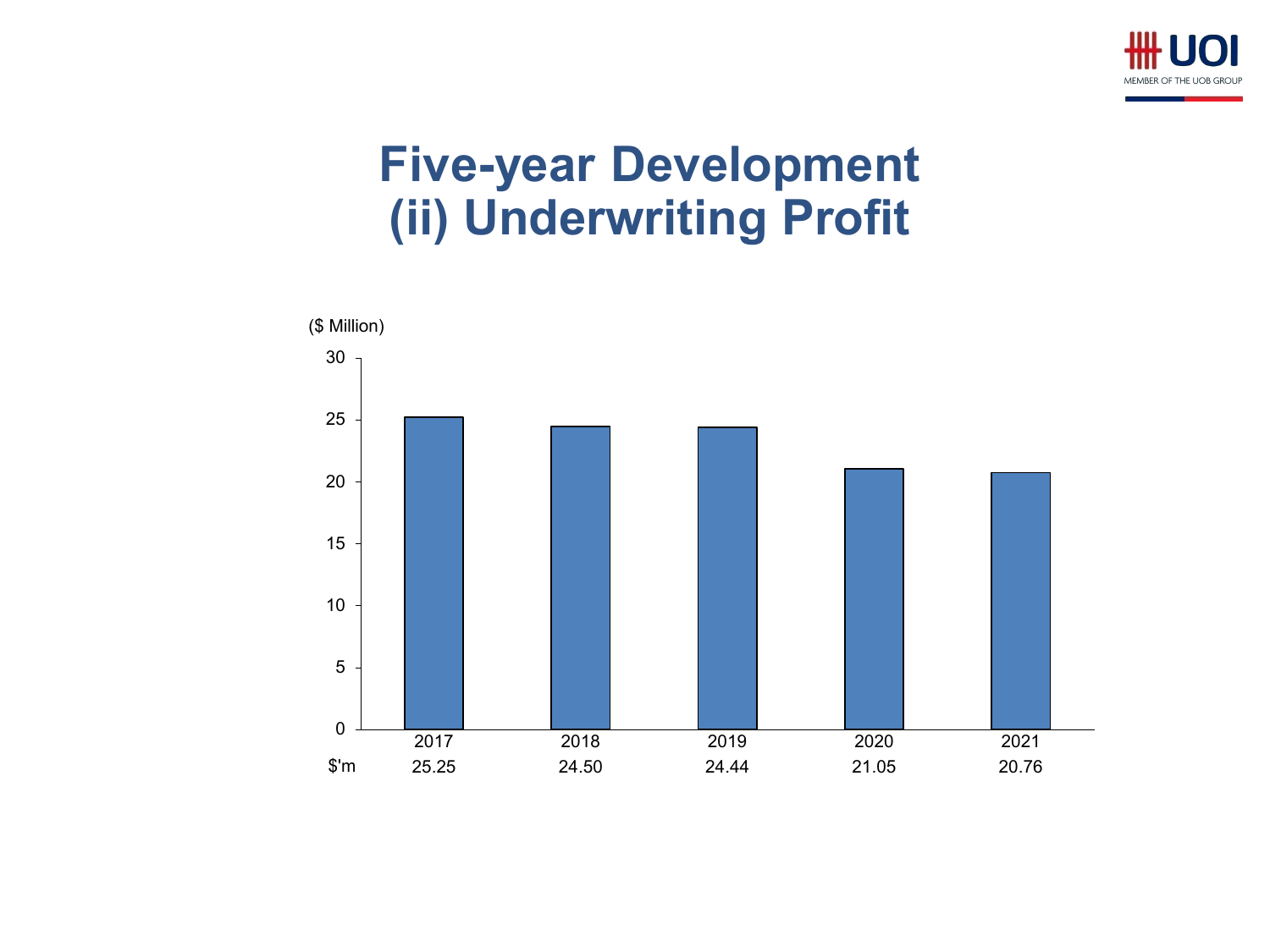

#### **Five-year Development (iii) Other Income**

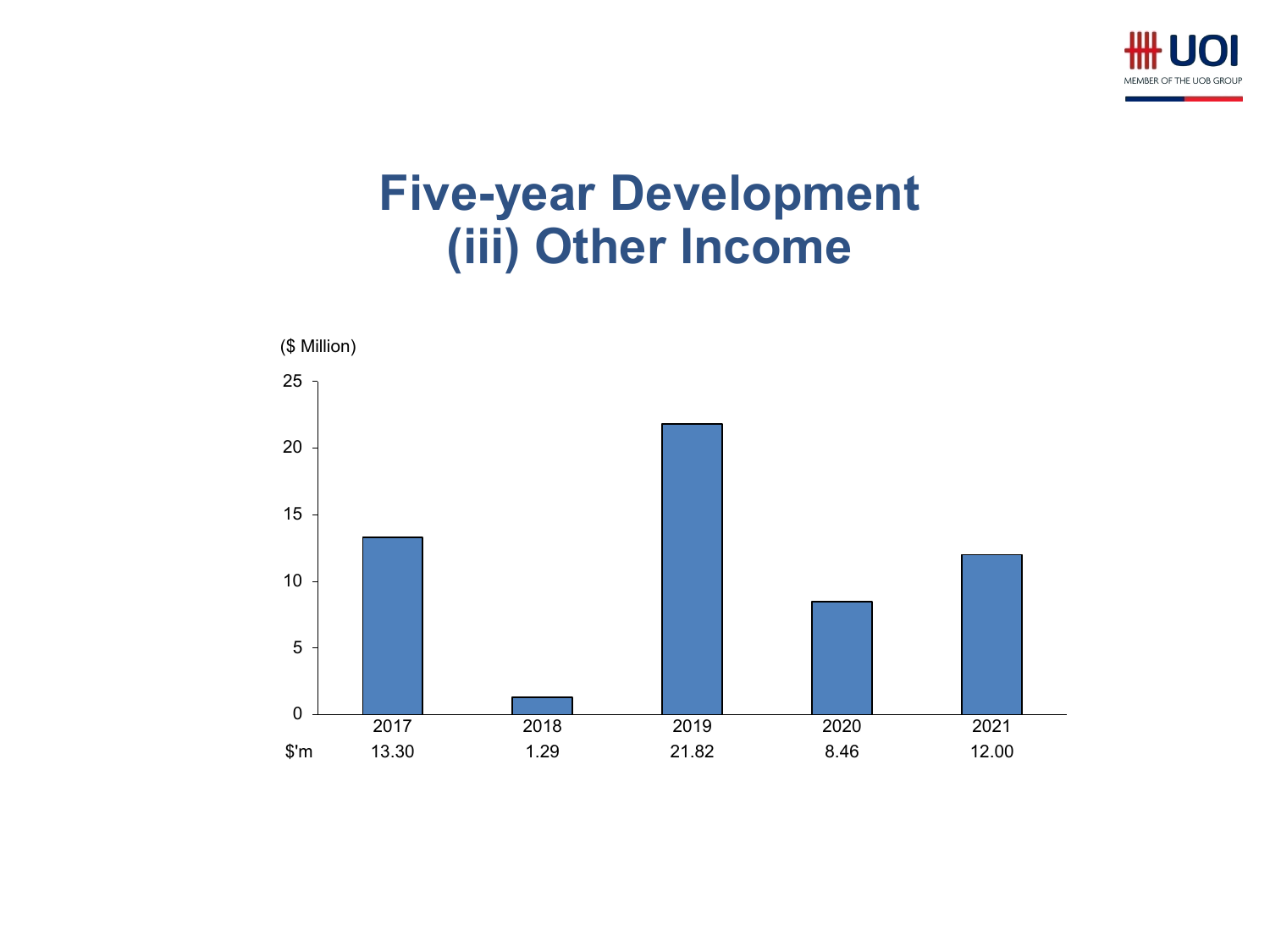

#### **Five-year Development (iv) Profit Before Tax**

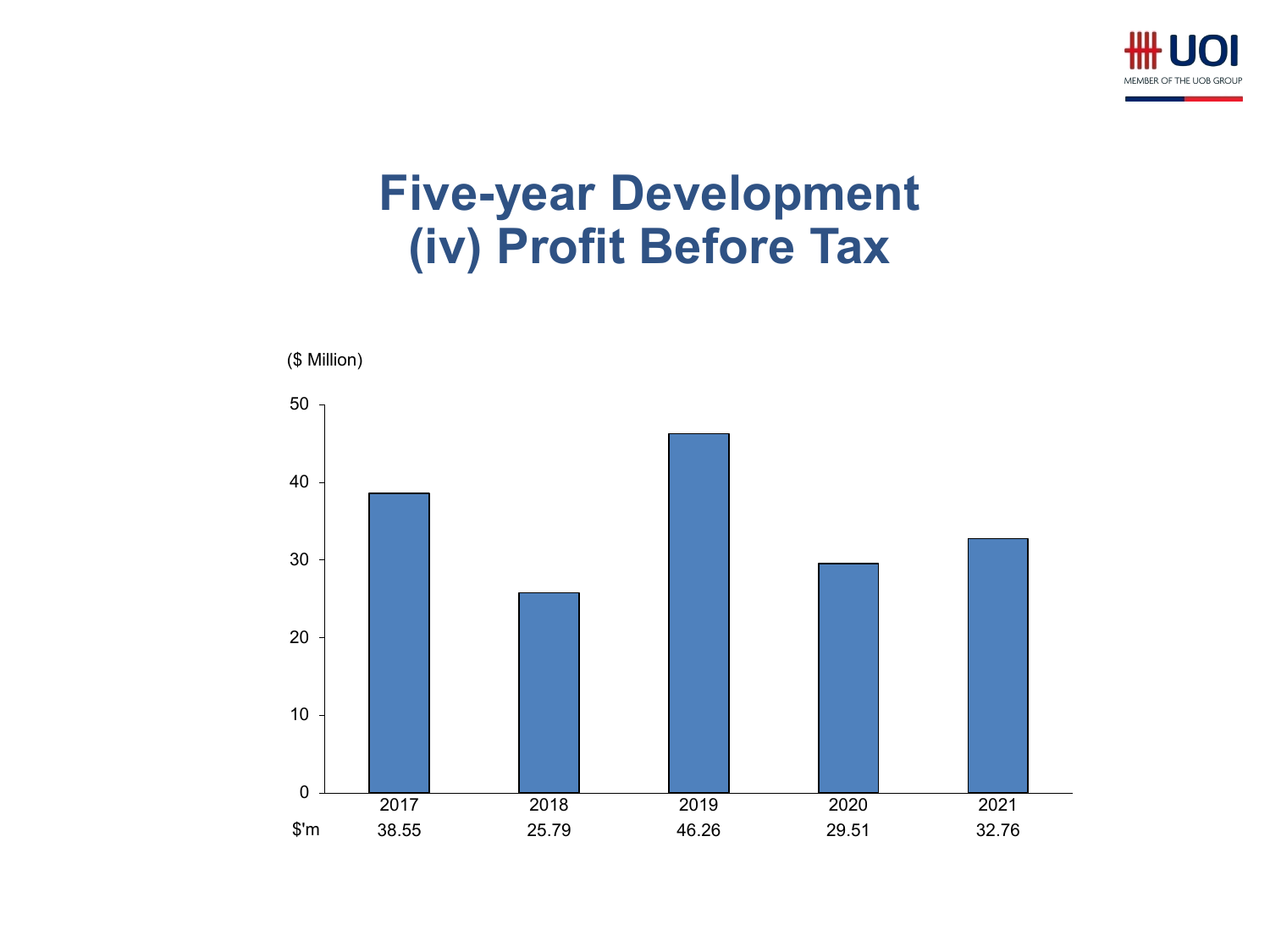

#### **Five-year Development (v) Total Assets**

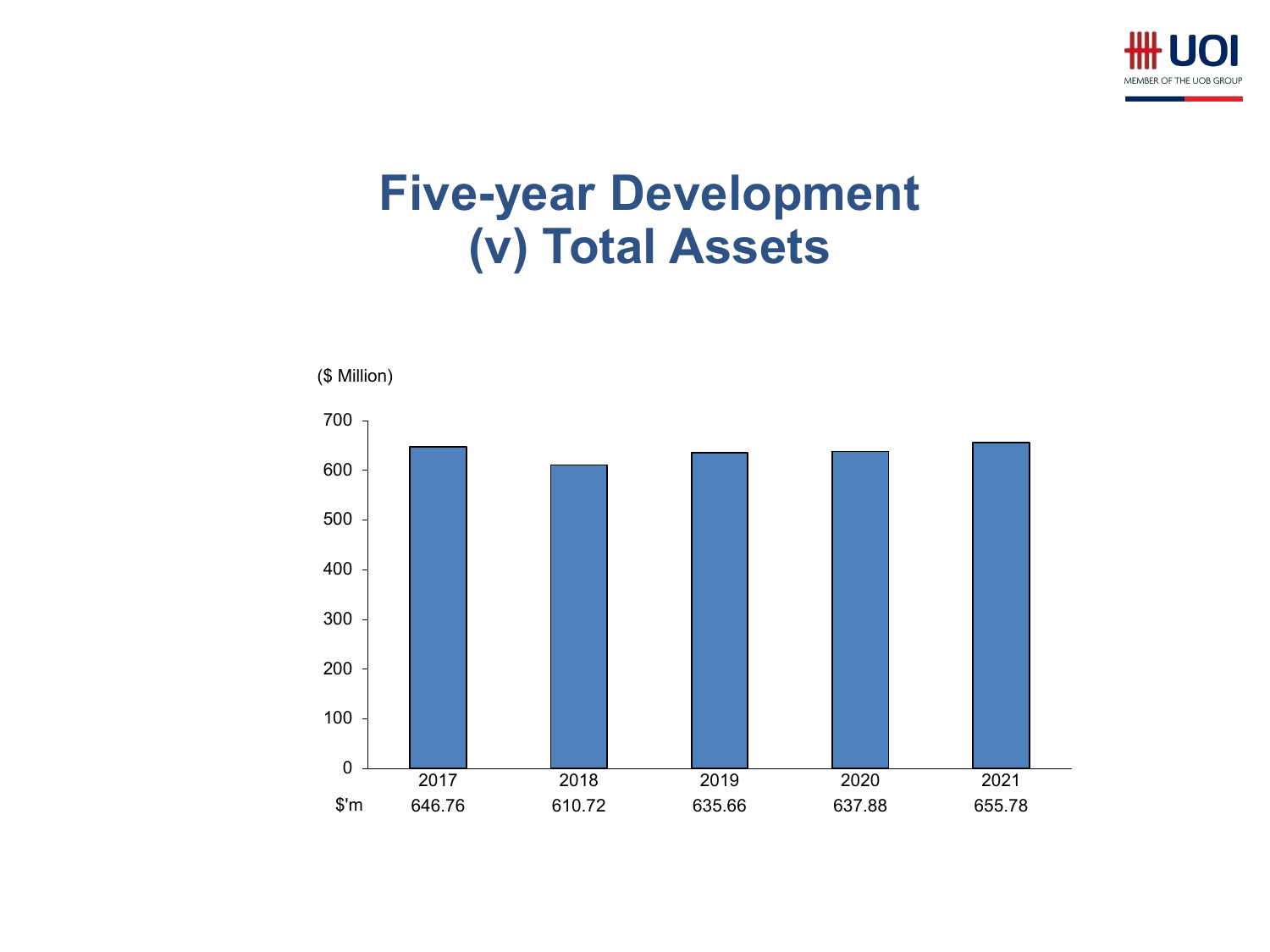

### **Five-year Development (vi) Net Technical Balances**

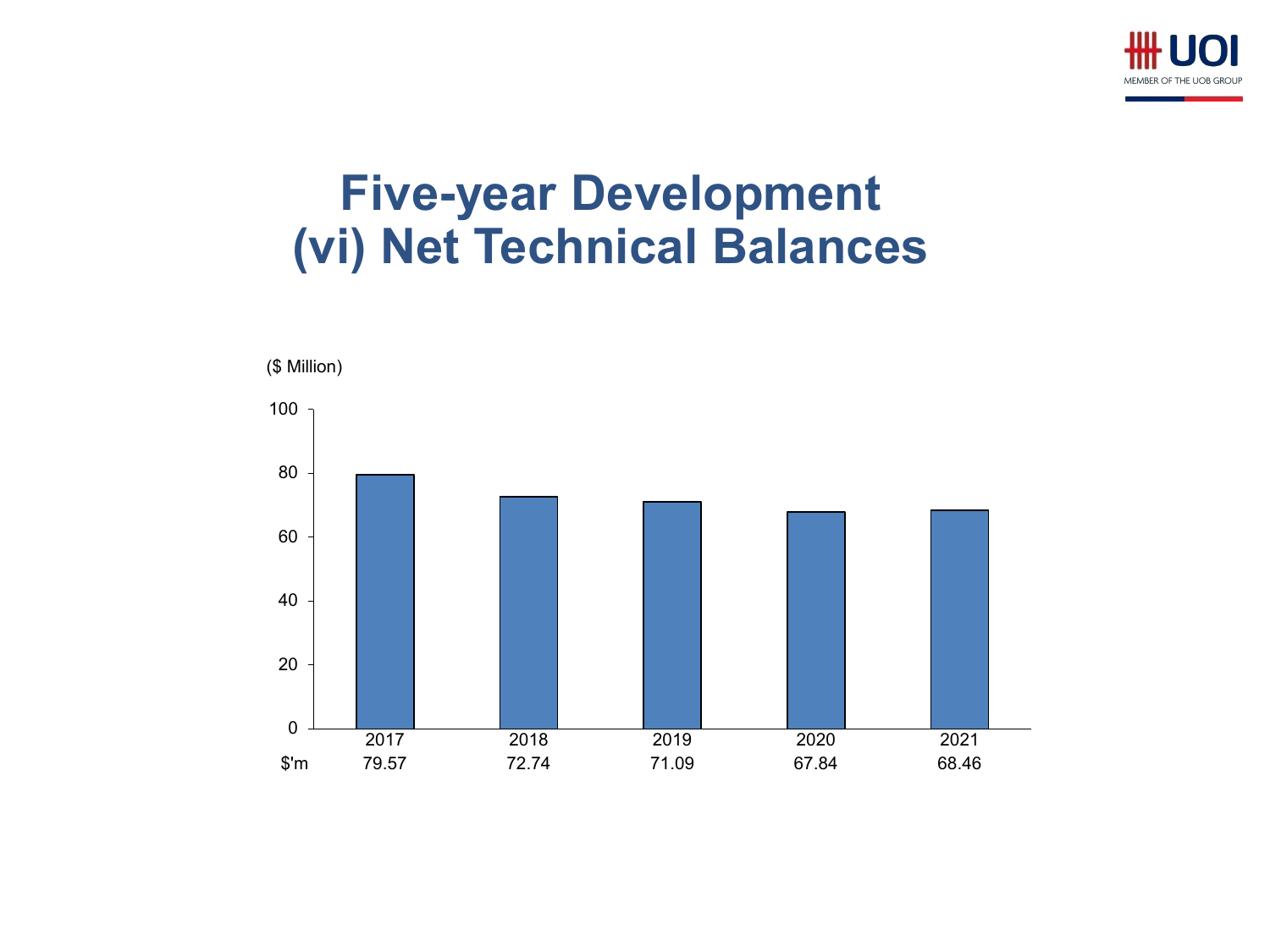

# **Five-year Development (vii) Shareholders' Equity**

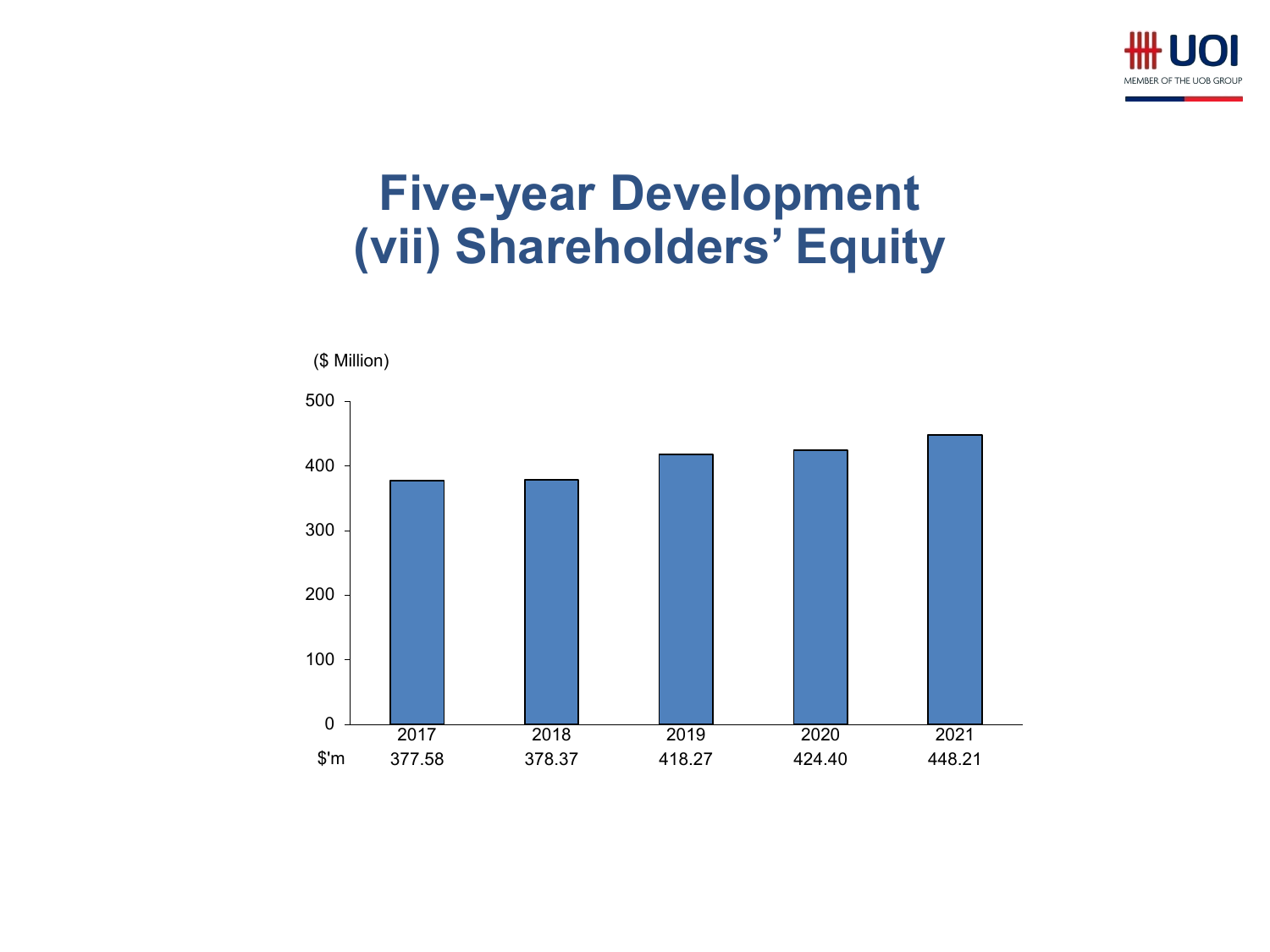

### **Five-year Development (viii) Earnings Per Share (basic & diluted)**

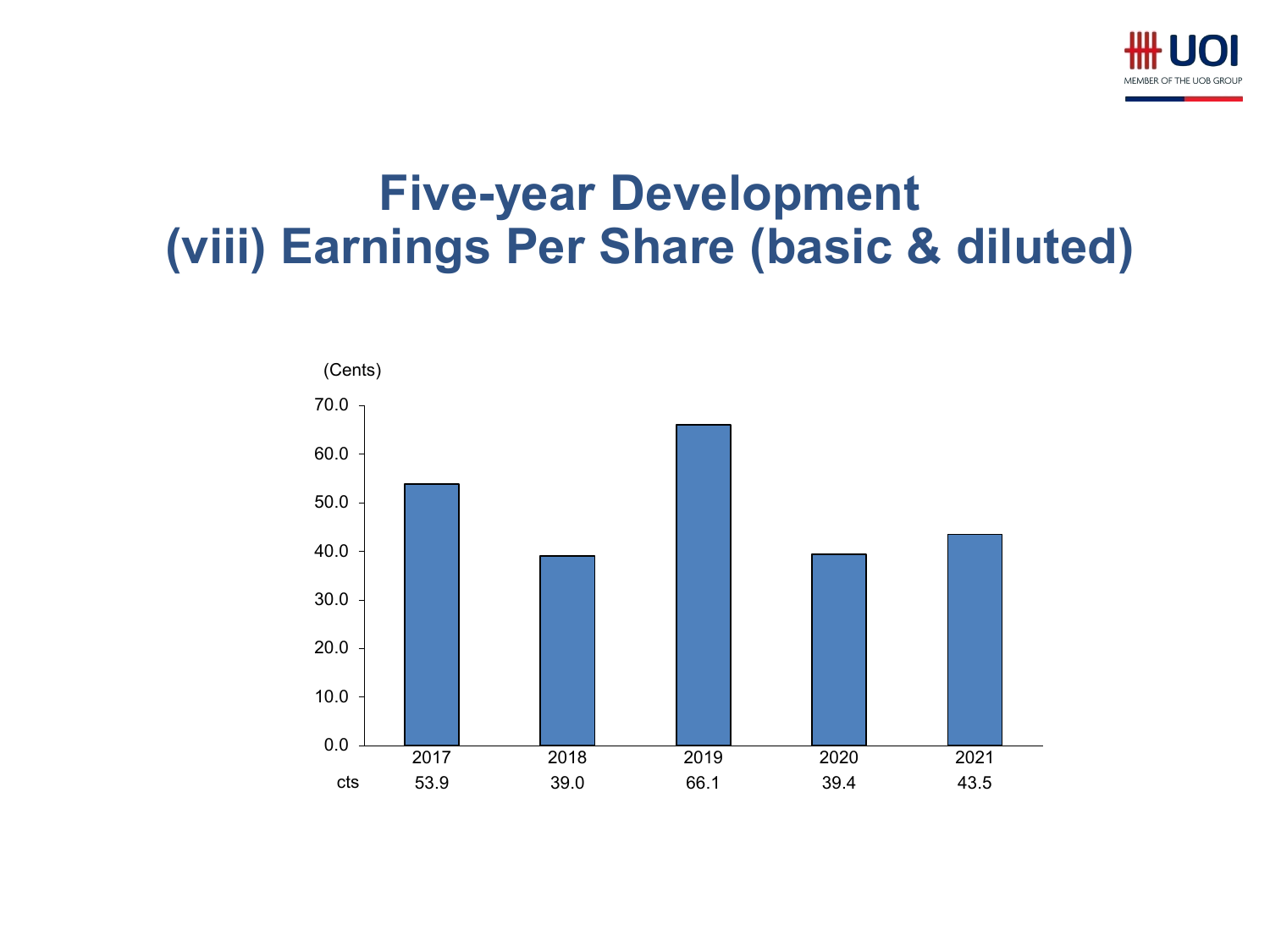

## **Five-year Development (ix) Dividend Declared Per Share**



■ Ordinary Dividend Bopecial Dividend